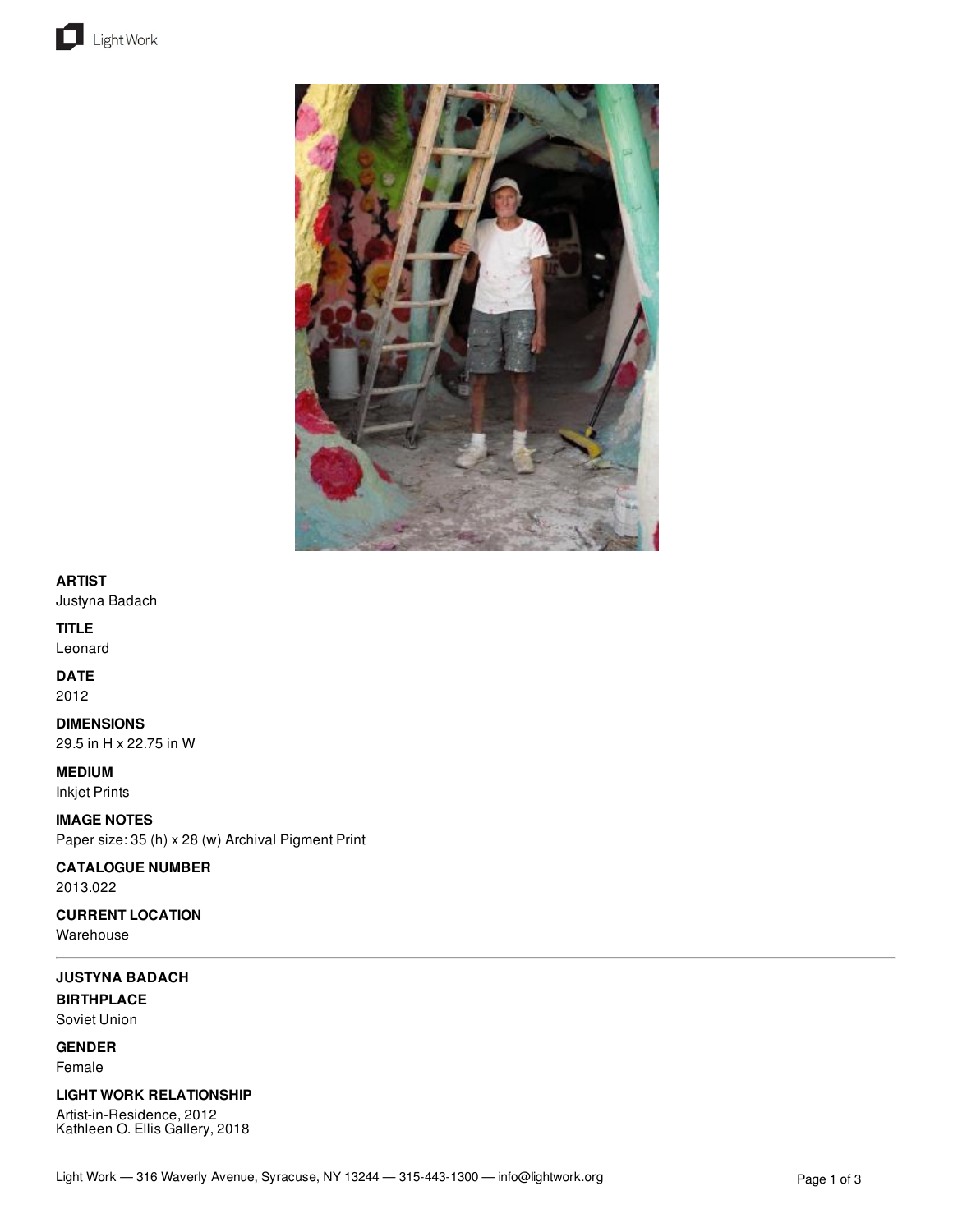

Justyna Badach: Land of Epic Battles

### **LIGHT WORK PUBLICATIONS**

Contact Sheet 172 Contact Sheet 195

### **BIOGRAPHY**

Justyna Badach was born in the Soviet Union and now lives and works in Philadelphia, PA. She received an MFA in Photography at Cranbrook Academy of Art in Michigan. She was a Light Work artist in residence in May 2012. Badach has exhibited her work in numerous solo and group shows, nationally and internationally. Badach's photographs have been collected by a number of institutions and corporations including the Museet for Fotokunst Brandts, Denmark and the Portland Art Museum, Portland, OR. Justyna Badach is represented by Gallery 339 in Philadelphia, PA.

#### **ESSAYS**

Through photographs and texts, Justyna Badach examines the ways specific relationships, or the lack thereof, define us. In presentday culture we are continually encouraged to belong to another person or group in a meaningful, socially sanctioned way in order to secure acceptance. People are rarely unaffiliated, and when they are—jobless, homeless, or single—they become stigmatized within society. While unmarrieds may be subject to isolation, single men in particular are considered somehow maladjusted. It is into this uncharted and sometimes uncomfortable marginal space that Badach enters with her camera. In her series Bachelor Portraits, begun in 2003 and now consisting of more than forty photographs, she explores her single male sitters' physical and psychological worlds. She has traveled throughout the United States to meet these men, posting ads about the project online and on supermarket bulletin boards. The resulting portraits are made during the single visit that Badach conducts with each bachelor. It is therefore surprising that these individuals, typically considered shy or alienated, reach out to a stranger and reveal so much of themselves to the photographer and, in turn, to us. Thoroughly cognizant of artistic convention and history, Badach applies this knowledge to her compositions but reinterprets the traditional dynamic of dominant male artist and subordinate female model. The men who lounge languidly on beds are not the seductive, nameless odalisques who populate paintings by Ingres or Matisse. The bachelors who bathe in exquisite light that pours through windows are not the anonymous women who haunt Edward Hopper's canvases. Badach gives each bachelor a voice and points to her own sense of curiosity through the accompanying texts, allowing the models to become dimensional and the artist to be vulnerable in their presence. She describes her photographs as collaborative events in which two strangers create a composition together. As she poignantly states, her words "reveal what the camera cannot, what the men said, and what I felt." The wallpaper and paint, furniture, artwork, and knickknacks that populate each composition help describe the men and the domestic worlds they have created for themselves. No longer unremarkable "bachelors," John, Charlie, Biff, and Robert become individuals within these spaces. They stand in tidy kitchens, recline on sofas, and sit on stools. They pose—usually clothed but sometimes nude—with pets or products of their hobbies. They are unique and complex and intriguing rather than objects of culturally induced pity or suspicion. Indeed, in the 2009 photograph John, the man who sits at the edge of his bed while smartly dressed in a sport jacket and trousers has surrounded himself with art. Badach writes, "Everything about him exuded patience and care." Perhaps the intimacy of the bedroom space and the lack of a bed skirt, which allows the bare box spring mattress to peek through from under the richly hued covers, hint at John's missing relationship. Perhaps a lover or spouse would have tended to this detail. Or perhaps we search too intensely for signs of loneliness brought on by bachelorhood. Though the link between all of Badach's subjects is their bachelor status, sexuality and intimate relationships are not necessarily central to the narratives and at times are not brought up at all. The term "bachelor" has been understood for centuries to mean an unmarried man in the traditional, male- female structure of marriage, but in these photographs heterosexuality is not implied to be the norm or the preference. In the text for Herb, 2009, Badach refers to a past partner, but does not specify a gender, adding greater depth and nuance to the photograph. In Badach's 2010 portrait of Boyd, a man seated in his camper lifts his shirt to show us a vertical scar running from the top of his chest to his stomach. The text describes a painful past and a difficult present. Boyd is linked to a father who abused him, a mother who did not protect him, and ten siblings who are all but estranged. The physical scar, slashed across his heart, represents corporeal as well as emotional pain. Do those early wounds, not visible to the eye but deeply imbedded years ago, prevent Boyd from maintaining an intimate relationship? Or is he, like all of us, a complex individual who deserves more attention than a dismissive societal label allows? Badach's photographs peel away the cultural norms, showing us the profound humanity which rests just underneath her sitters' surface. Julia Dolan Julia Dolan is The Minor White Curator of Photography at the Portland Art Museum in Oregon. She received her PhD in art history from Boston University. — Justyna Badach lives in Philadelphia, PA, and completed her residency at Light Work in April 2012. www.justynabadach.com People turn to terrorism because they know they cannot wage war, so they opt instead to produce a theatrical spectacle. Terrorists don't think like army generals; they think like theatre producers. — Yuval Noah Hurari I have walked in the mountains on clear winter afternoons when the landscape I discovered in the camera's finder was, in its spectacular independence of us, frightening. — Robert Adams In her new series, Land of Epic Battles, Justyna Badach creates large, hand-made casein dichromate prints using film stills from ISIS training videos. For a year she experimented with darkroom techniques before discovering a 19th century process that would allow her to use gun powder as a pigment. The resulting incendiary prints initially look like antiquated documentation of Middle Eastern sites and landscapes. This process requires multiple steps of contact printing digital negatives to heavy-weight watercolor paper, with each layer of pigment individually applied, registered, exposed and washed. The unpredictable reaction of the gun powder with the casein on this paper results in a grainy texture that adds a layer of abstraction more akin to the language of drawing and painting than photography. Rather than using images of carnage and gore, for which ISIS videos are infamous, Badach's edit reveals a vast, enduring, and majestic landscape that dwarfs the players in the conflict and exposes the futility of war. Land of Epic Battles continues Badach's ongoing interest in masculinity and the machismo of Hollywood films and media. As a child Badach emigrated from Poland and learned to speak English by watching American TV. Fascinated by the deeply coded American cinema, she later created Epic Film Stills, a project that explored how classic Westerns such as Wyatt Earp and Young Guns glorify the violence of American colonialism. In this series she also focuses on the landscape, which echoes the romanticized version of Manifest Destiny and its violent ideology that she first recognized in American Westerns. Indeed, such echoes of Western movies may provide the most ready means by which many Americans can make sense of Middle Eastern conflict. In describing this project, Badach says, "My work examines the transmutation of history and repackaging of violence through appropriation and re-contextualization of images derived from films created for a male audience. Land of Epic Battles focuses on the hyper-masculine world of ISIS recruitment videos that have grown out of the social and cultural voids that mark this moment in time. I